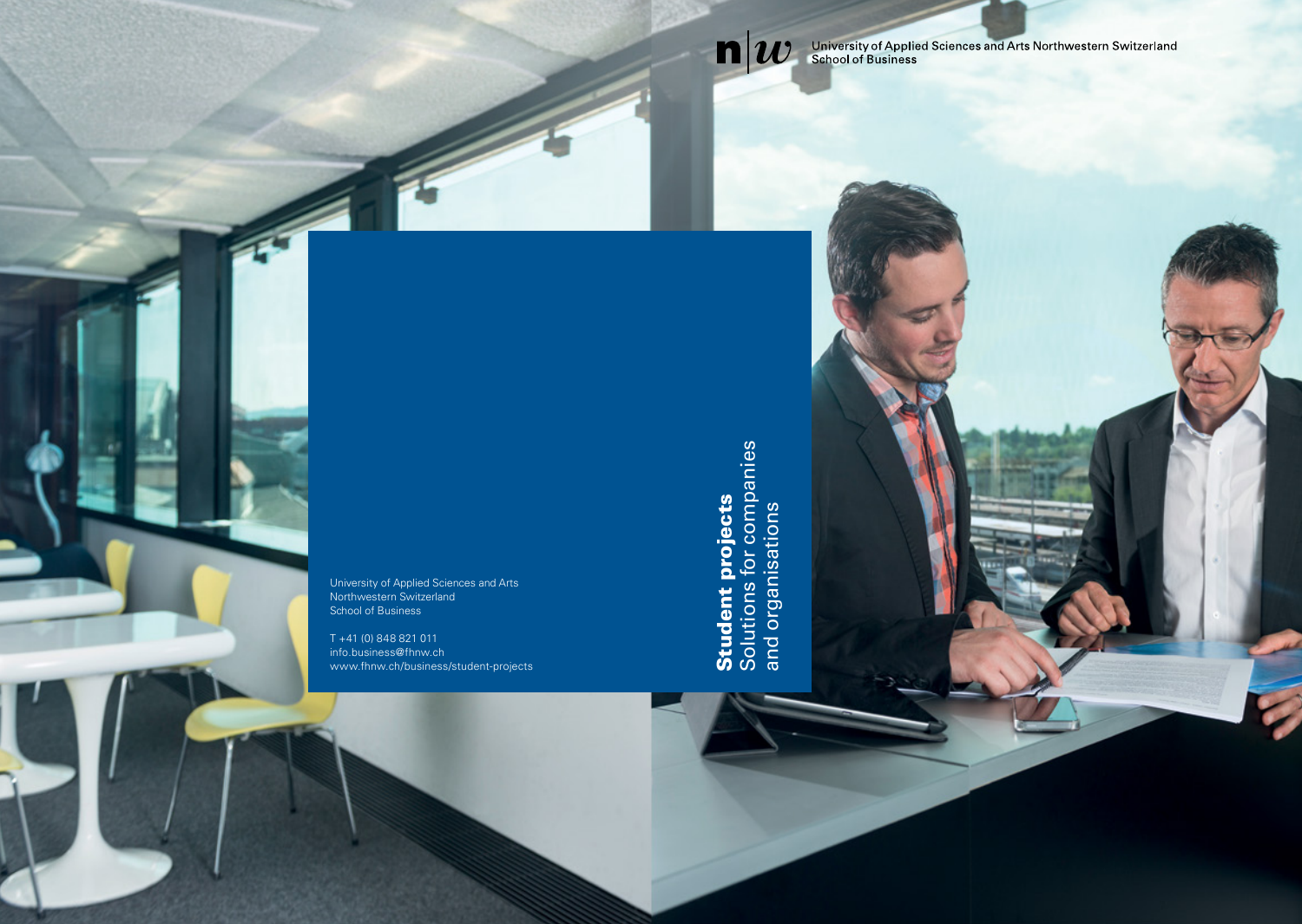# **Immer aktuell:**

www.fhnw.ch/business/student-projects

| Student projects               | 2  |
|--------------------------------|----|
|                                |    |
| Experiences of clients         | 3  |
| Our offer                      | 4  |
| <b>Milestones</b>              | 8  |
| Experiences of former students | 9  |
| Conditions                     | 10 |
| Project examples               | 14 |
| Contact                        | 19 |

| <b>Cover Picture</b>   |                                                                 |
|------------------------|-----------------------------------------------------------------|
| <b>Project type:</b>   | Bachelor Thesis, Degree course Business Information Technology, |
|                        | part-time, 8 <sup>th</sup> semester                             |
| <b>Project title::</b> | Vision «SBB Mobile»                                             |
| <b>Client</b>          | Swiss Federal Railways (SBB), Bern                              |
|                        | <b>Supervising lecturer: Prof. Dr. Stella Gatziu-Grivas</b>     |
| Photo I. to .r:        | Jeremy Naylor (Student),                                        |
|                        | Bruno Spicher (Head of Channel Development E-Business, SBB)     |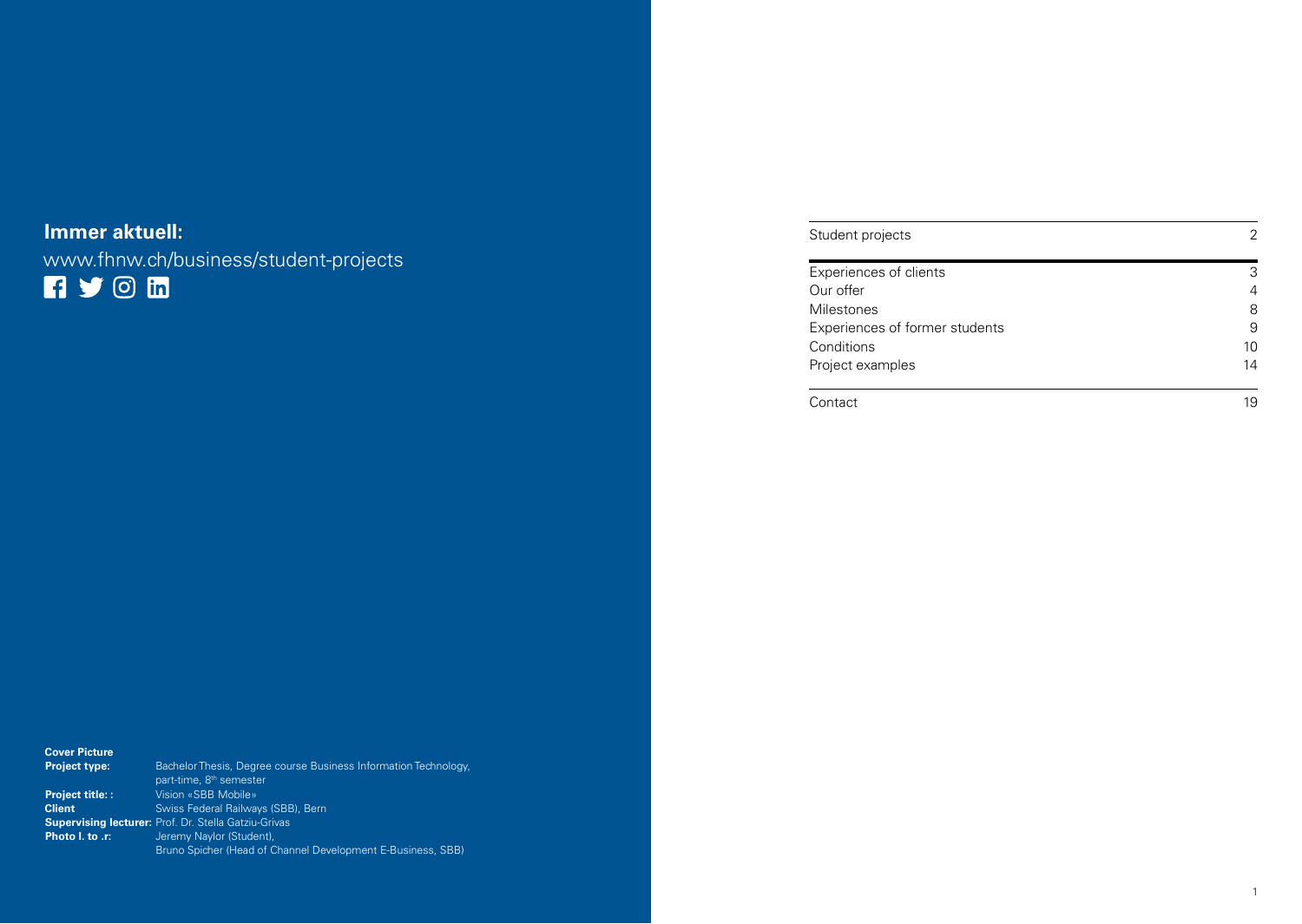## **Get students involved in your projects**

The School of Business at the University of Applied Sciences and Arts, Northwestern Switzerland, is a practically oriented educational institution. A key feature is our close collaboration with companies and organisations. Our student projects, of which there are 450 per year, are an important instrument for ensuring the practical orientation and the transfer of knowledge between the university and practice. In the context of supervised projects, students solve specific assignments from your company and organisation.

## **Your benefits**

As a client you can expect a well-founded solution to your assignment. You will obtain access to current specialist knowledge. Your ideas can be made concrete or a basis for decision-making can be developed. Analysis is conducted methodically and from an unbiased perspective. Lecturers supervise the projects and ensure that the scope of the assignment and of the objectives remain in focus.

You can submit topics at any time: www.fhnw.ch/business/student-projects

We look forward to working with you.

## **Valuable recommendations for action thanks to comprehensive analysis**

«The two students carried out a comprehensive analysis of the steady flow of Swiss fruit and storable vegetables for us. Their approach was systematic and well-structured and they dealt professionally with our internal contacts and our suppliers. An essential success factor was also the expert supervision of the work by the FHNW School of Business. The bachelor thesis, containing recommendations for action, has provided us with input for the optimisation of our processes.»

**Barbara Kerr**, Head of Logistics, Coop, Basel

## **Well-founded, practical results**

«We tasked the students of the FHNW School of Business with introducing an accounting system and we also asked them to work on suggestions for leadership instruments. The solutions they presented met our requirements and can be applied in practice. The students were well-informed and capable and carried out valuable work for us. We are very satisfied with the collaboration process and the results of the project.»

**Jürg Weibel**, Managing Director, Granula AG, Merenschwand

## **Long-term cooperation in an international context**

«The output-based aid tool (OBA), which was developed with the help of students of the School of Business, has now been introduced successfully in India. Five Fairmed hospitals and the first clinic of a partner organisation use the tool to calculate costs and to finance their clinics. I wish to thank you for the incredibly successful and pleasant collaboration over the last six years.»

**Thomas von Stamm**, Head of Project Section, Fairmed, Bern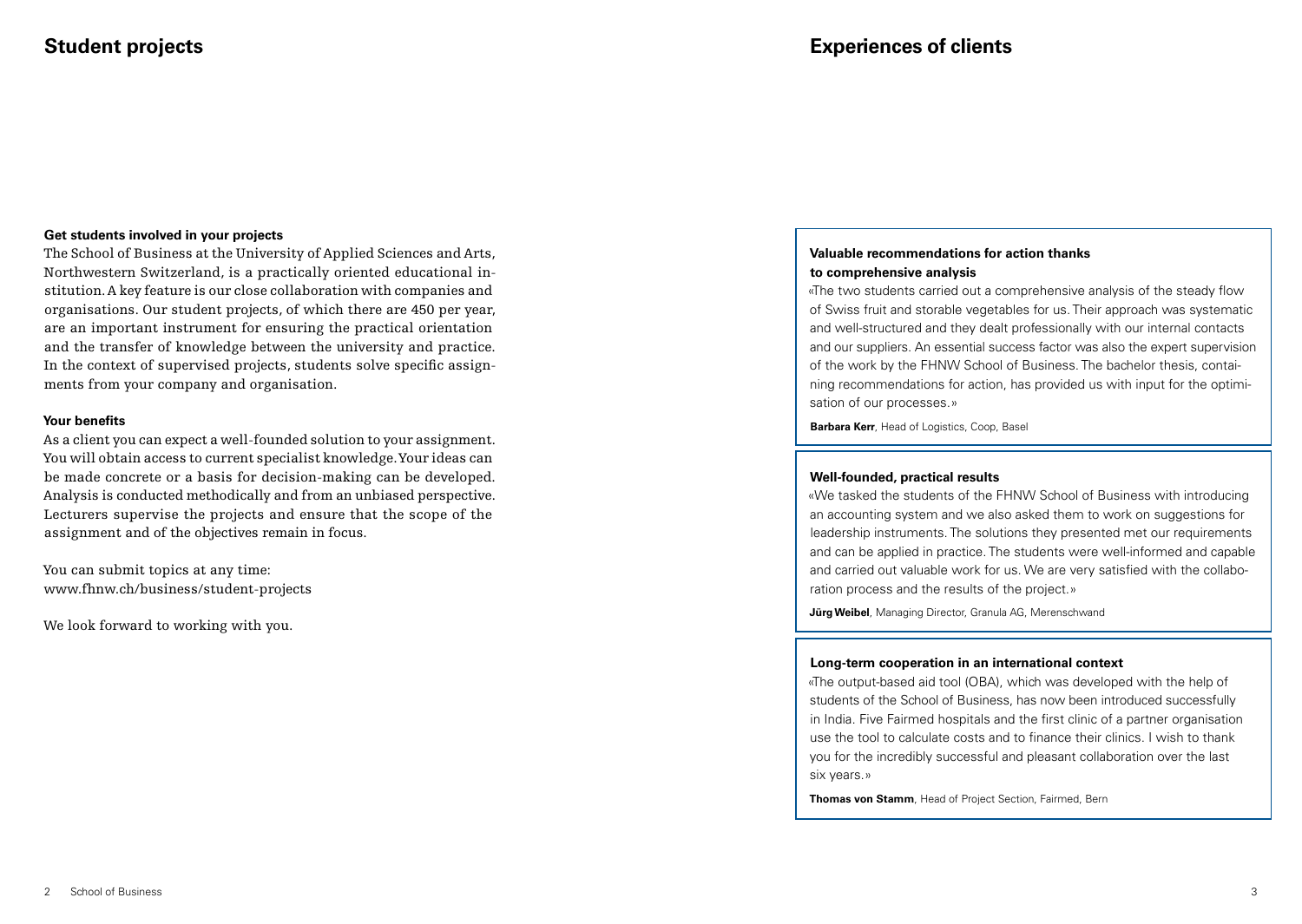## **Which topics are suitable?**

The FHNW School of Business educates its students in bachelor`s degree courses in a number of different disciplines. Accordingly, the student projects can be on a range of topics. Below, for your orientation, we outline the most important disciplines in which the students have specialist knowledge. Often, however, the topics are treated holistically, drawing on knowledge from various different subjects.

## **Examples of possible student project topics:**

#### **General Business Administration**

Conversion of an idea into a business plan, concept for founding a company, suggestions for planning succession, strategy checks, logistics

### **Banking and Finance**

Regulatory requirements and their implementation, new customer care concepts, social media as a distribution channel, risk management, asset management

#### **Financial Management, Controlling and Auditing**

Working capital management, foreign currency management in SMEs, introduction of a company accounting system, economic feasibility studies, overhead cost controlling, choice of suitable accounting standards for SMEs, efficiency gains from limited audits

#### **Marketing**

Market potential and market attractiveness analysis for existing and new products, strategic marketing concepts, needs and customer satisfaction analysis, pricing and online marketing strategy, marketing communications strategies, social media concept

#### **Human Resource Management**

Introduction of an occupational health and safety management system, development of a company-specific competence model, concept for employee development

#### **Corporate Communications**

Preparation of an integrated corporate communications concept, strategies and proposals for implementation to optimise internal communication, reputation analyses

#### **Economics**

Analysis of macroeconomic costs and benefits, impact of political measures on sectors and local business, future of local tourism

#### **Business Information Technology**

Evaluation of standard software, security concept, e-business, business intelligence, information and knowledge management, business processes

## **At whom is the offer directed?**

All companies, public or non-profit organisations, as well as associations, clubs and individuals can submit projects. The projects can have a regional, national or international focus.

## **What must you do to engage someone in your topic?**

You can call us any time or submit your topic online: www.fhnw.ch/ business/student-projects. We will then be happy to show you how we can support you in your assignment.

## **How do we work together? What do we expect from you?**

The students receive technical and methodological support during the entire processing period from a specialist from the FHNW School of Business.

The level of supervision required on the part of the client varies depending on the assignment. You should expect to reserve around 30 hours per project for meetings etc. During the processing period it is important that the flow of information between you and the students is guaranteed. If it is expedient for the assignment at hand, it can be worthwhile to provide the student with a suitable workspace upon consultation. The concluding evaluation of the student`s work is carried out jointly by you and the lecturer.

## **Which objectives should the students achieve?**

The students should be able to prove that they can understand a problem in all its complexity and can find an appropriate solution on a scientific basis. They should demonstrate that they can independently apply the knowledge they have gained in their studies to specific practical assignments. In addition, they must apply their social and organisational skills in solving the assignment.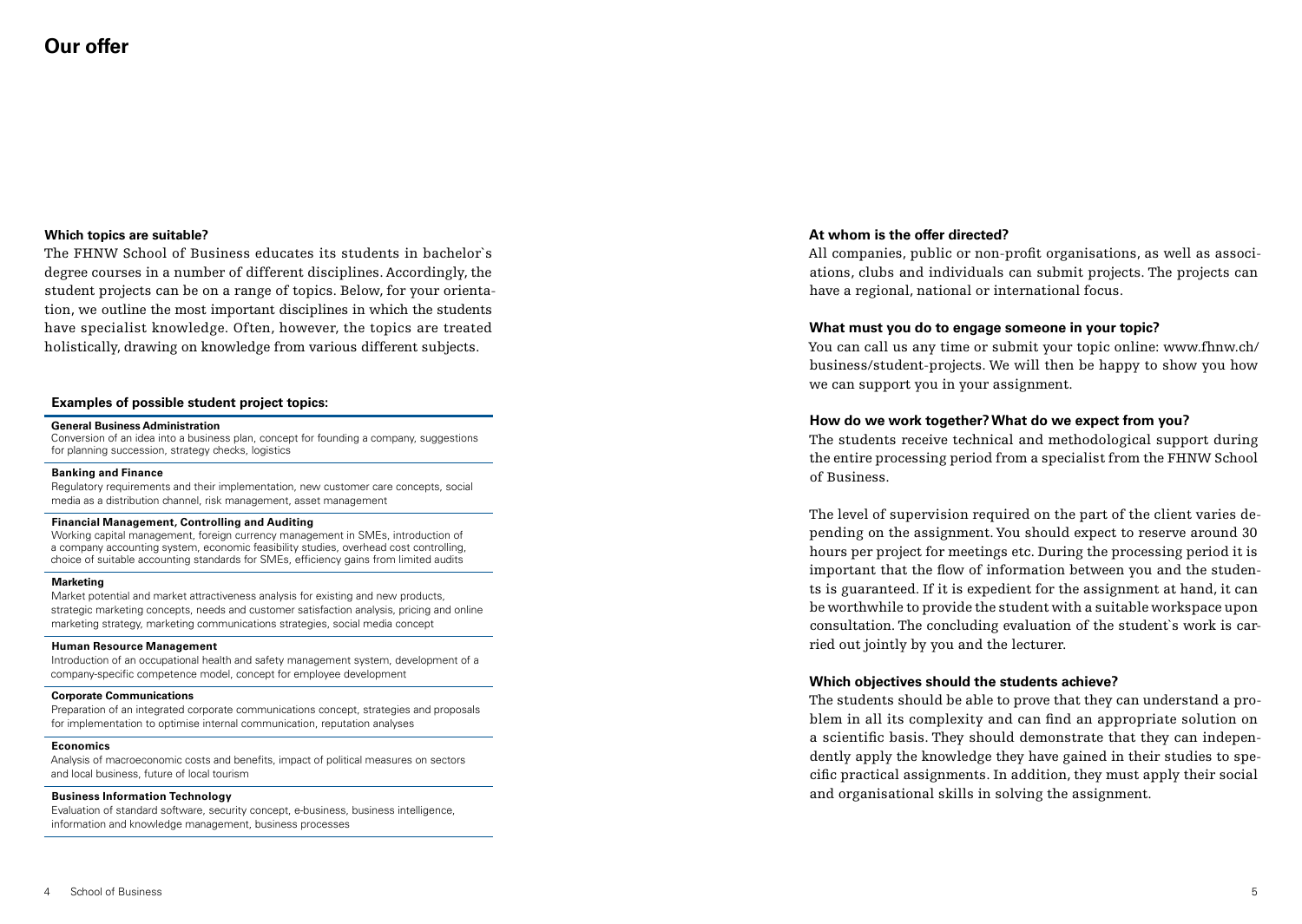**Project title:**<br>Client: **Supervising lecturer:** Axel Winsky

6 School of Business

: Business plan for a CADCAM-Solution in dental laboratories **Client:** Institut Straumann AG, Base **Project type:** Project Work, Degree course Business Adrministration, 5<sup>th</sup> semester

 $\sim$ 

**Photo form I. to r.:** Marica Catale (Student), Markus Ried (Head of Sales Digital, Institut Straumann AG, Linda Anklin (Student), Fritz Boner (Student), Vasagen Sangarapillai (Student), Adrian Hajdari (Student)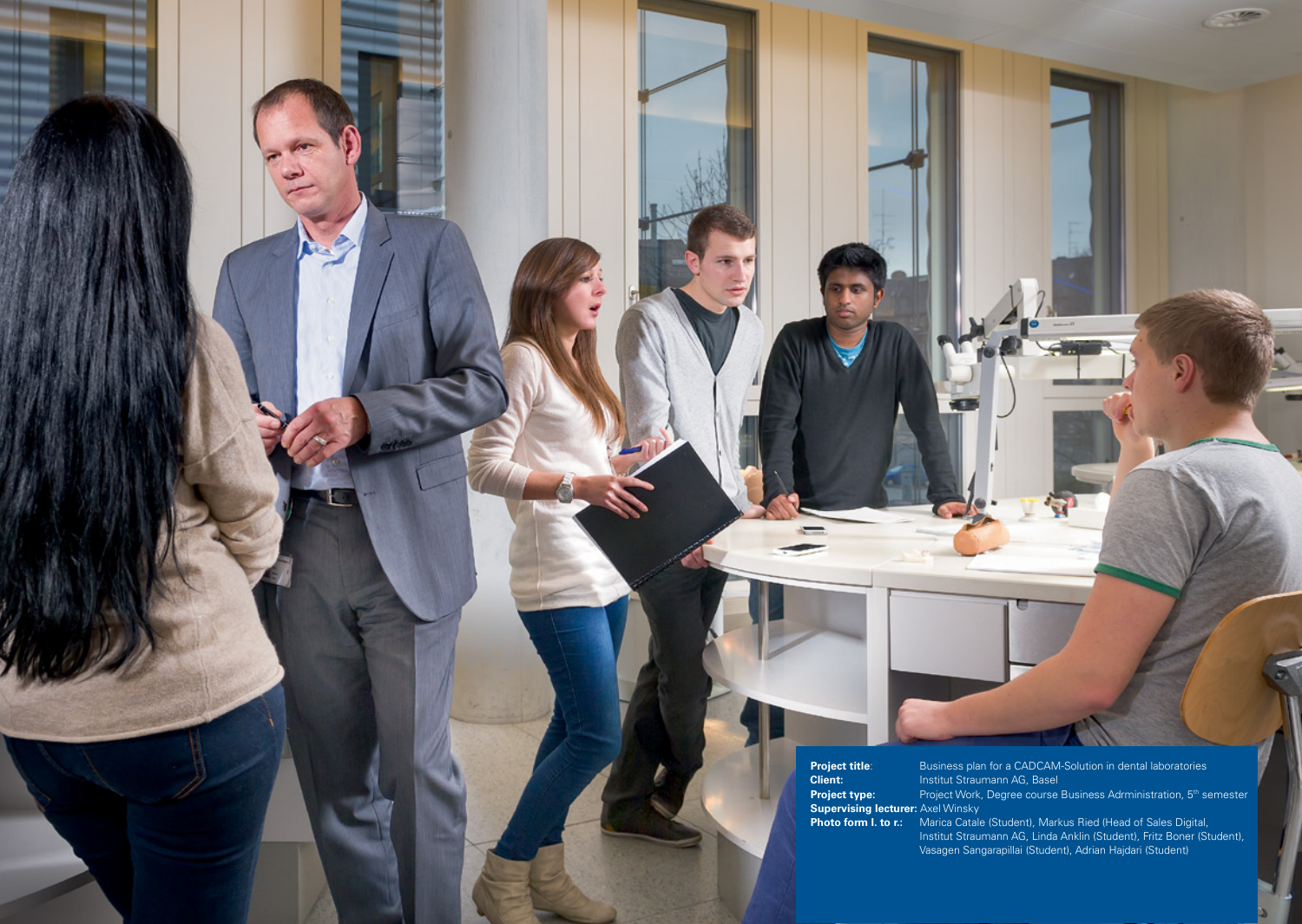## **How do the student projects proceed?**

The project goals are geared entirely towards your needs. The milestones of the student projects have been thoroughly tested and involve you, the student(s) concerned, and the supervising lecturer. First you will be approached by the student(s), who will organise the kick-off meeting.

| <b>Milestones</b>                                     | <b>Description</b>                                                                                                                                                                                                                                               | When                                          |
|-------------------------------------------------------|------------------------------------------------------------------------------------------------------------------------------------------------------------------------------------------------------------------------------------------------------------------|-----------------------------------------------|
| <b>Kick-off meeting</b>                               | - Each party gets to know each other<br>- Clarification of the current situation and objectives<br>- Agreement regarding the form of collaboration<br>(information flow, handling confidential documents<br>and any costs that may arise)<br>- Deadlines are set | Upon com-<br>mencement<br>of the work         |
| <b>Proposal</b><br>(disposition)                      | The students submit the developed proposal to you<br>and the lecturer for official approval.                                                                                                                                                                     | 2 to 4 weeks<br>after the kick-off<br>meeting |
| <b>Status meeting</b><br>Intermediate<br>presentation | - Presentation of results to date<br>- Discussion of open points<br>- Joint definition of how to proceed further<br>and of prospects                                                                                                                             | During the<br>course of the<br>work           |
| <b>Project conclusion</b>                             | Concluding presentation, followed by a discussion<br>of the results and handover of the concluding<br>documentation                                                                                                                                              | Upon<br>completion<br>of the project          |
| <b>Public management</b><br>summary                   | The public version of management summary shall be<br>submitted to the client for approval.<br>It is intended to be published on the FHNW website.                                                                                                                | After com-<br>pletion of<br>the project       |
| <b>Conclusion</b><br>Feedback meeting                 | - Joint evaluation of the work with the lecturer<br>- Discussion of further possibilities for collaboration<br>- General feedback                                                                                                                                | After com-<br>pletion of<br>the project       |

## **New possibilities open up**

«Thanks to my bachelor thesis, which was commissioned by my client, I was able to familiarise myself with a new subject with a promising future, apply what I had learned, gain more in-depth knowledge and implement this in practice. The bachelor thesis has opened up new career prospects with my employer.»

**Patrick Jonke**, Contract Manager, Axpo Trading AG, Dietikon Graduate of Business Economics, part-time study

## **From Student Project to Implementation**

«During my bachelor thesis for Swissmooh in 2011, follow up to the Project Work, which focused on market entry of milk and cheese products in China, I presented a solution which the SME was very pleased with. Indeed, a few years later, I am now implementing the proposal, with all of its challenges, for the company in China.»

**Michael Simonet**, Business Development Manager Swissmooh, Qingdao, China Graduate in International Management

## **An important element of the course**

«I wrote my bachelor thesis on the subject of business rules at BOC in Vienna. It was a real highlight. On the one hand I was able to apply what I had learned to a working environment and work on something that was then also used. On the other hand, while working with the experts at BOC and the supervising lecturers, I was able to gain more thorough knowledge of an exciting subject and ultimately to present a good solution.»

**Roman Brun**, Business Engineer, Swisscom, Zürich Graduate of Business Information Technology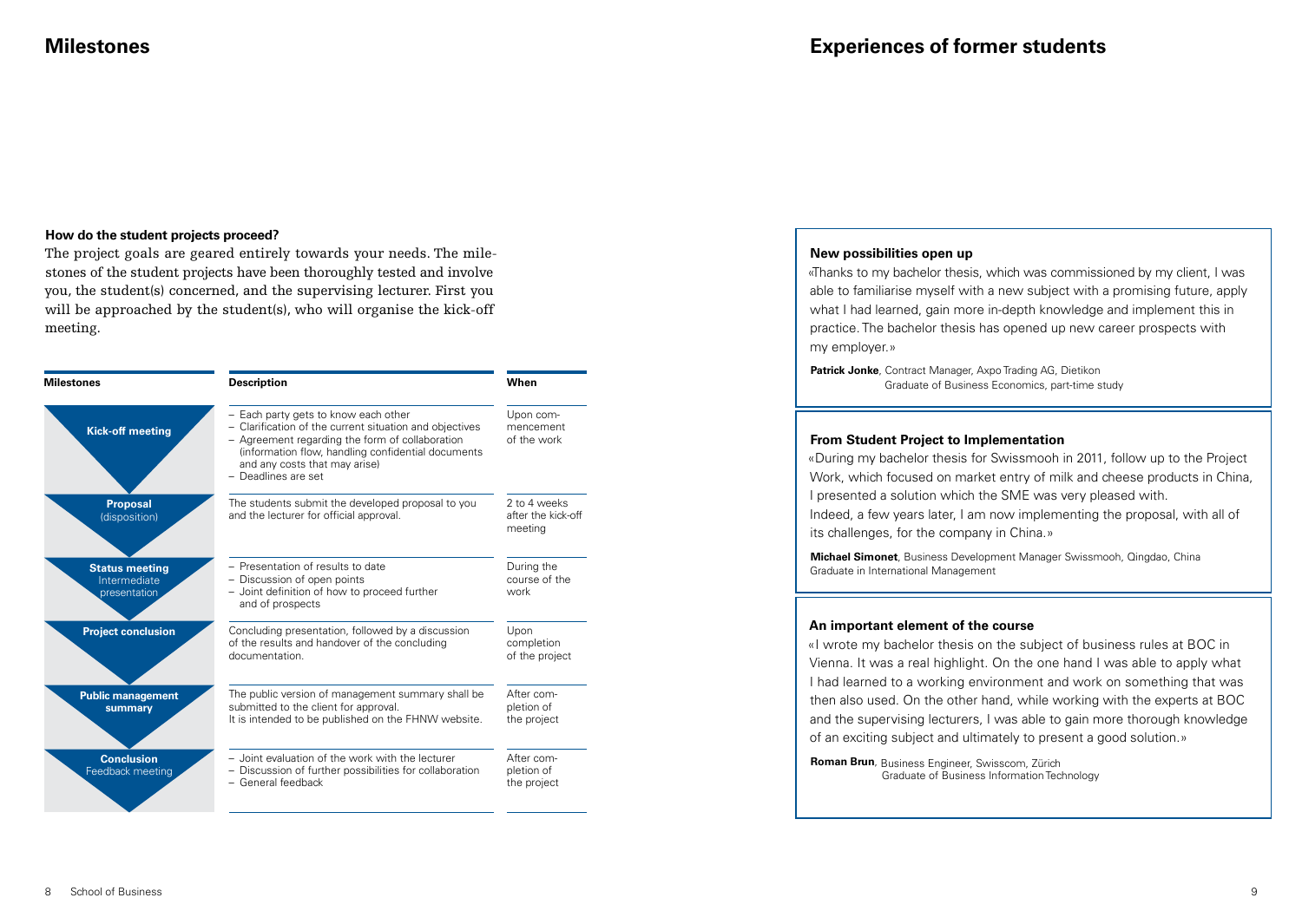## **Conditions**

## **Which courses are involved?**

The FHNW School of Business offers the opportunity to submit topics for student projects in the following bachelor`s degree courses:

- Betriebsökonomie Business Administration, International Management in German (Bök)
- Business Information Technology (BIT)
- Business Administration, International Management (IM)
- Wirtschaftsinformatik
- Business Information Technology in German (WI)

## **What student projects exist and their costs?**

| <b>Student project</b>                                                        | <b>Bachelor Thesis</b><br>(Bök, BIT, IM, WI) | <b>Practical Work (WI, BIT)</b><br>Project Work (Bök, IM) |
|-------------------------------------------------------------------------------|----------------------------------------------|-----------------------------------------------------------|
| Team size                                                                     | 1 up to 2                                    | 3 up to 5                                                 |
| Time exposure<br>(per student)                                                | 300h                                         | 300 h Practical Work<br>150 h Project Work                |
| Academic year                                                                 | 6 <sup>th</sup> or 8 <sup>th</sup> semester  | 5 <sup>th</sup> or 7 <sup>th</sup> semester               |
| Costs per project <sup>1</sup><br>(excl. VAT and plus expenses <sup>2</sup> ) | CHF 900 -                                    | $CHF 2000 -$                                              |
| <b>Project start</b>                                                          | Spring and autumn                            | Autumn                                                    |

<sup>1</sup> This fee does not apply in the case of a thesis undertaken on behalf of a client that employs the student on a part-time, minimum 50% basis. The flat-rate fee for processing a topic will be charged to the client by the FHNW School of Business following completion of the project in question.

<sup>2</sup> Expenses of the students on agreement for printing, travel, postage, telephone, etc. These are typically in the region of CHF 200 to CHF 500 per project. They must be agreed with the students at the beginning of the project and must be borne by the client. The students will invoice the expenses directly to the client.

## **How and when can you submit topics?**

You may submit projects at any time. The main processing times are:

| Time schedule           | <b>Project start spring</b> | <b>Project start autumn</b>                                     |
|-------------------------|-----------------------------|-----------------------------------------------------------------|
| Student project type    | <b>Bachelor Thesis</b>      | <b>Bachelor Thesis</b><br>Project Work<br><b>Practical Work</b> |
| <b>Entry deadline</b>   | Early February              | Early August                                                    |
| <b>Topic allocation</b> | Mid March                   | End August                                                      |
| <b>Processing time</b>  | March until August          | September until January                                         |

Individual projects may also start outside of the main processing period. We would be pleased if you would entrust our students with any current issues and we will provide you with the support you require for the submission of a topic. You can submit your topic or project by using the submission form, which can be accessed at www.fhnw.ch/business/student-projects

## **In which language will you receive the report?**

Students studying in German usually write their work in German. Students of International Management and Business Information Technology write in English and given the background of the School of Business' strategy of internationalisation, we very much welcome projects conducted in English.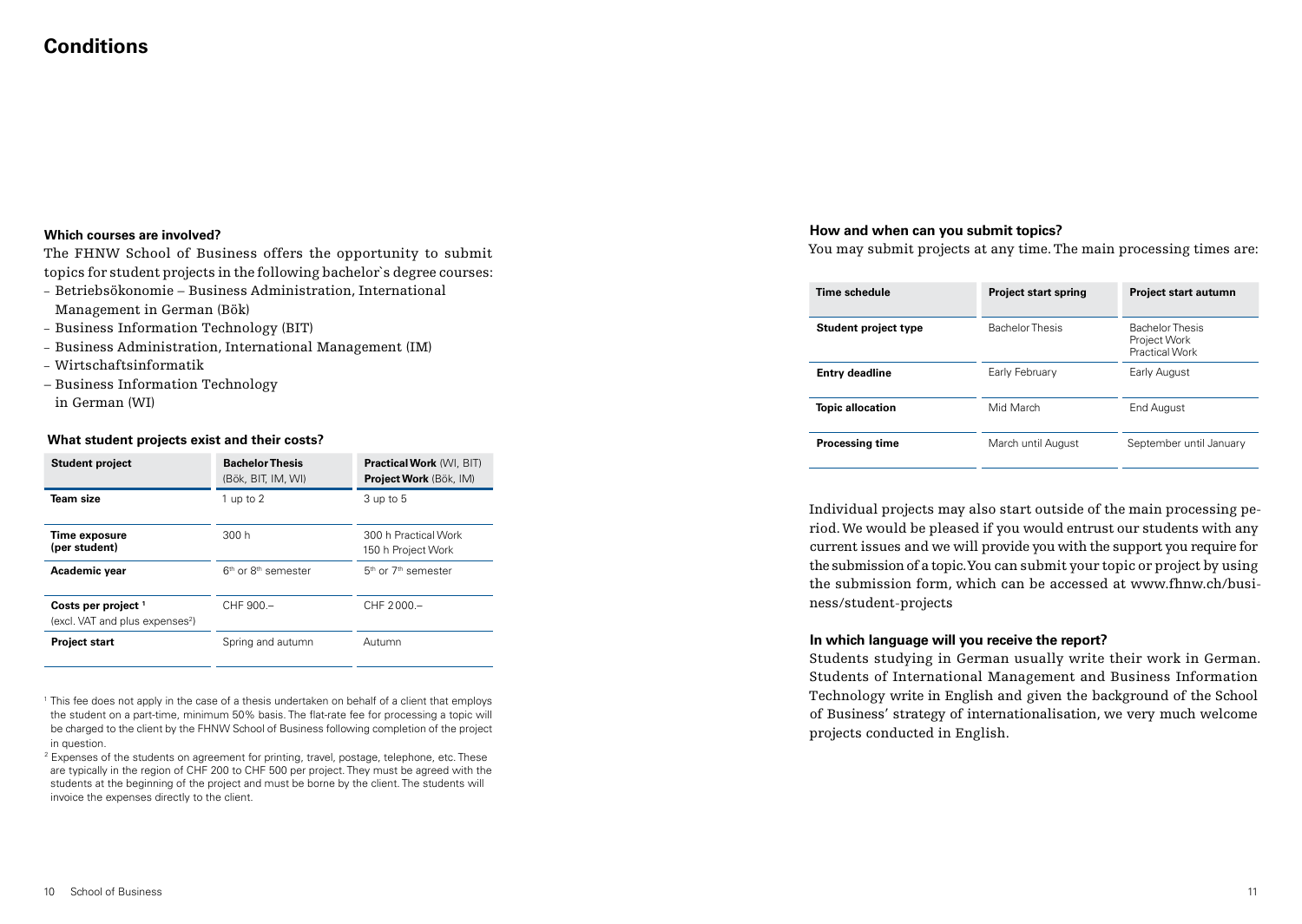## **How are the topics distributed?**

The students choose their projects based on their preferences. It might therefore happen that a project is not chosen immediately and it could perhaps take a number of months before the work starts. However, those responsible for the student projects endeavour to ensure that your topic is processed as soon as possible. If a project is on a tight deadline, we can also inform you of other forms of collaboration.

## **Is there a guarantee?**

The subject-related, expert supervision by lecturers, practice-related knowledge and the generally high level of commitment of the students allow practical solutions to be found for your company. Over 90 percent of the commissioning companies are satisfied with the results. However, the School of Business cannot provide any guarantee for the complete attainment of project objectives.

## **How do we treat confidential information?**

The client's information is treated confidentially. However, in the spirit of the course and the transfer of knowledge within the university, it is very desirable that the concluding documents can be made accessible to the public. However, you may declare them to be confidential. They then remain sealed and are not accessible to any third parties.



**Project title:** Marketing plan Bakery-Confectionery Frei AG **Client:** Bakery-Confectionery Frei AG, Nussbaumen AG **Project type:** Bachelor Thesis, Degree course Business Adrministration, 8<sup>th</sup> semester **Supervising lecturer:** Prof. Veronika Bellone **Photo form l. to r.:** Hansjörg Frei (Management Board Bakery-Pastry Frei AG), Yvonne Hartmann (Student), Sonia Vogt (Student)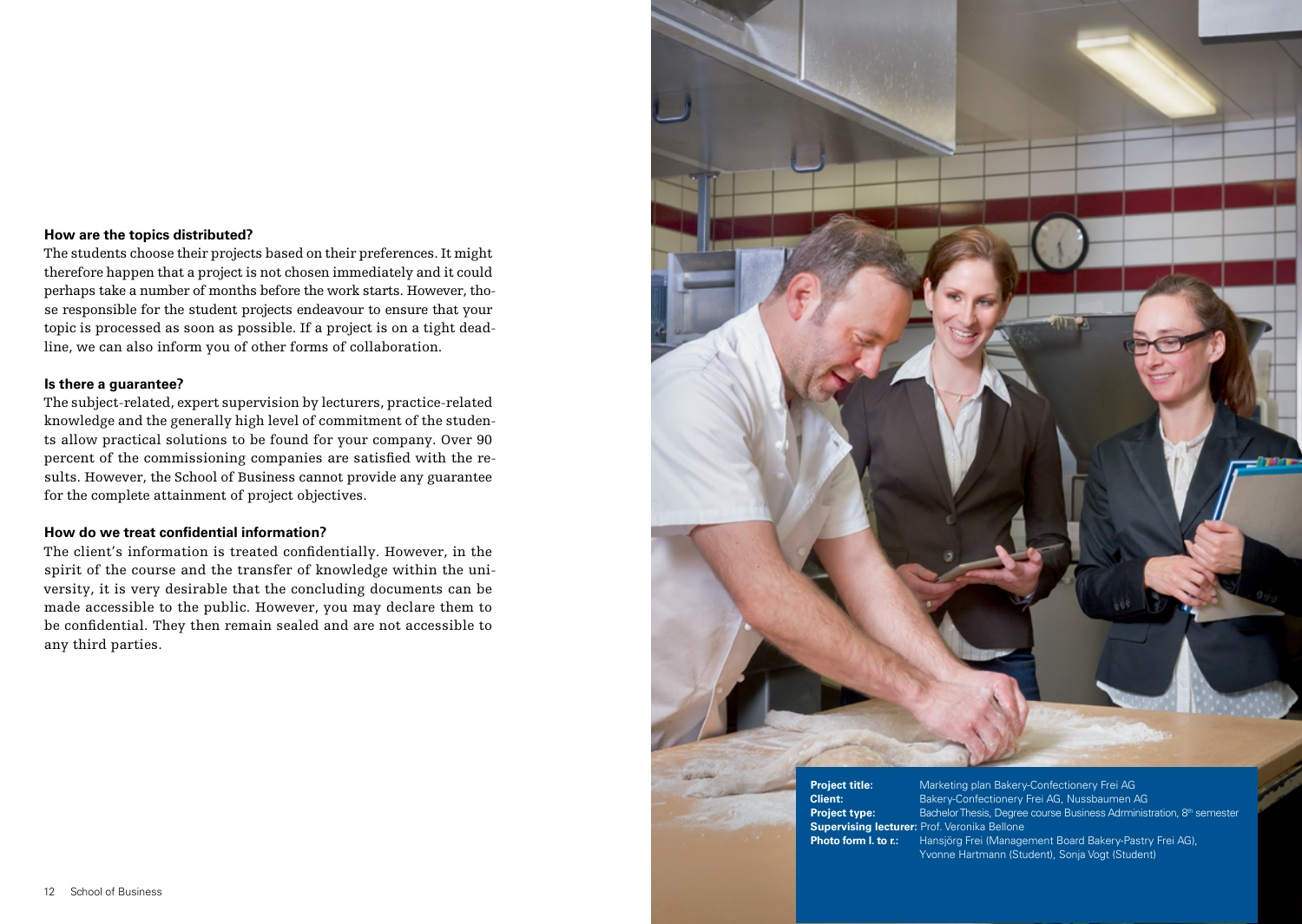## **Project examples**

Public Management Summaries of the students

### **Generation of a competency model for leadership**

Entris Operations AG, Gümlingen

A competency model is to be generated for the development and recruitment of leaders. Current leaders should be able to concentrate more fully on their management role and the most suitable personnel should be found for vacant leadership positions.

#### **Starting point**

In the past, the company management and human resource department have ascertained that some leaders are over-worked in the performance of their diverse roles. For this reason it is intended that the development potential of the leaders be appraised in 2012 and appropriate measures be defined accordingly. With this Bachelor Thesis, a competency model will be generated for leaders. The competency model should indicate which competencies leaders must possess in order to perform their role successfully.

#### **Procedure**

The methodological process of generating the competency model was divided up into two phases. The current situation was determined in the initial analysis phase, while the target competencies were defined in the subsequent conception phase. This involved conducting interviews with leaders and analysing internal company documents. The results of this process were used to perform a GAP analysis and generate the competency model for the management staff. The GAP analysis will be utilised to show the company where the greatest requirements for action exist with respect to leadership competencies.

#### **Results**

The competency model consists of 15 competency fields including functional evaluation and personal characteristics. If the evaluation and individual features are compared then any requirement for action applicable to the leader in question is revealed. His or her superior can then define any development measures required. When recruiting new leaders, a target profile may be drawn up and subsequently compared with the profiles of the applicants. The competency model can therefore help find the most suitable applicant for a vacant leadership position. The competencies are divided up into managerial, methodological, personal, social and specialist competencies. The competence listed indicate what is required of the leader in order to successfully fulfil their everyday leadership role in this company.

**Author:** Ms Luana Stalder, Business Administration Graduate (part-time programme)

## **Process optimisation of wintering service**

Residential vocational training centre Neuhof, Birr

The frosty winter in 2011 struck fear into the hearts of many plant lovers. In the following spring, numerous hobby gardeners were forced to say goodbye to palms, oleanders, etc., that they had lovingly nurtured and cultivated. The plants had been unable to withstand the icy weather and had perished from frost damage. Could this have been prevented?

#### **Starting point**

Neuhof vocational training centre has its own nursery and horticultural centre which offers a wintering service for frost-sensitive potted plants. The service is used by numerous customers. It can be assumed that the harshness of the past winter will see its popularity further strengthened.

Despite the broad customer base, the work remains highly traditional and is managed without extensive IT support. Neuhof requested an analysis of its processes. It was intended that optimisation potential be identified and definitive measures be defined.

#### **Procedure**

The wintering service as a process was analysed on the basis of discussions with the people in charge, local observations, accompanying the horticultural team and comparative studies of other horticultural operations. It was first necessary to map out the process in text and graphical form. Modelling was used to identify weaknesses in the process and appropriate optimisation recommendations were defined and evaluated accordingly. Concrete implementation measures were recommended with a focus on data acquisition and maintenance of the process data.

#### **Results**

The work revealed that the envisaged logging system using electronic stickers does not make sense for Neuhof at the present time. The systems available on the market do not (yet) reflect the needs and requirements of Neuhof; further development should be tracked accordingly. However, it is strongly advised that a changeover to electronic data management take place. The industry software CH-Gartenbau is already utilised by Neuhof for invoicing all other horticultural activities. CH-Gartenbau is well suited to administer the process data of the wintering service and for invoicing. It will be possible to replace the handwritten and outdated customer bills without great expense, and the horticultural centre itself will be able to efficiently perform invoicing processes in the future. Logging the master data will require some time, and will be worth doing.

**Author:** Ms Anna Hitz, Business Information Technology Graduate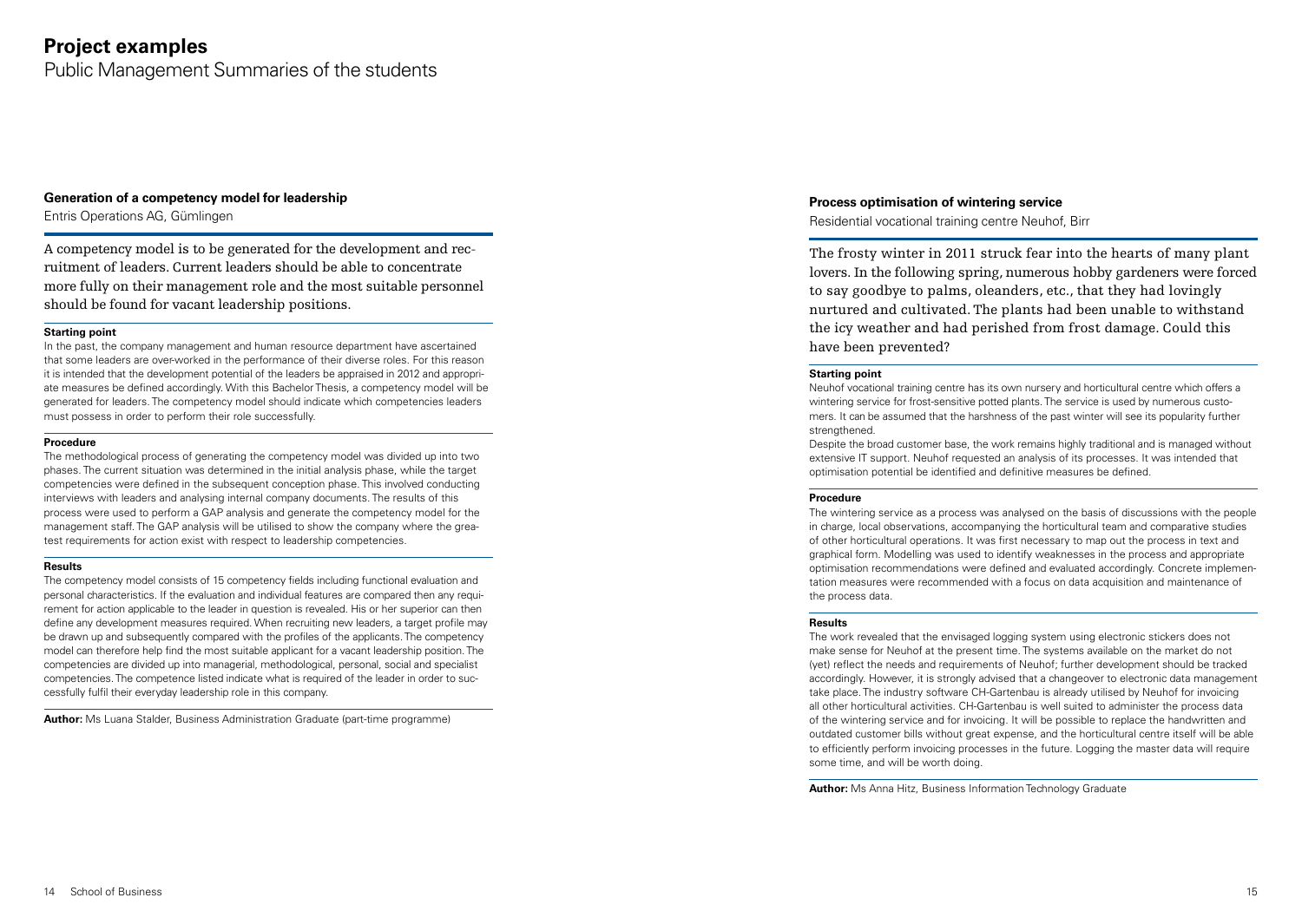#### **Marketing Concept for a new product line Kamedis**

Complemedis AG, Trimbach

When a company wants to expand its product portfolio: who is more important? Its end customers or its distribution partners? The first choice to distribute Kamedis product line through the current distribution channels of Complemedis AG seemed obvious.

#### **Starting Point**

Complemedis AG is a market leader in supplying Traditional Chinese Medicine (TCM) products in Switzerland. It wants to expand its business portfolio within the over-the-counter (OTC) market by offering a TCM-based cosmetics range «Kamedis» via established distribution partners. The budget for introducing the new product line is rather small and therefore the involvement of the current distributors is very welcome. However one of the interviewed partners stated: «It is Complemedis duty to promote TCM products». The company therefore needs a skin care market analysis and revised the marketing mix .

#### **Procedure**

The project was divided into three parts. Firstly, the skin care market and characteristics of Swiss consumers in purchasing OTC medicine were investigated. Distribution channels were analysed by conducting interviews with the existing business-to-business (B2B) distributors of Complemendis. Additionally, business-to-consumer (B2C) channels were reviewed via store audit. Secondly, the information collected allowed identifying an attractive segment which is only partially reached via existing partners. Thirdly, a targeted consumer profile was created and recommendations on positioning were provided.

#### **Results**

Out of the analysis it was concluded that the natural and organic market segment is attractive due to its profitability and growth that makes it ideal for Complemedis AG. The first result was the advice to do the positioning of Kamedis as bio-herbal and not TCM, as Complemedis initially wished. Bio-herbal products fall under the category of natural and organic produce in plant form. A well established image of «Bio» products in the Swiss market would eliminate the need for TCM promotions. The second result was that the discrepancy of product, target market characteristics and the distribution channels, suggests considering wider distribution opportunities. Despite tough competition and the original purpose to use B2B sales channels, it was advised to consider B2C alongside the B2B channels. Within the B2B distribution, the focus should be on entering the OTC market through specialised dermatologists, which is the third result.

**Authors:** Ms. Hanna Kuzmenkova and Ms. Nicole Stohler, Graduates in International Management

#### **Activity-based costing**

Bank Coop AG, Basel

In a climate of increasing competitiveness in the financial services sector it is indispensable for today's banks to know precisely which customers and products earn them net revenues and with which customers and products it is necessary to improve profitability. This information can only be obtained through a causation-based costs and results calculation. Activity-based costing is particularly well suited for this.

#### **Starting point**

On the 1st of January 2011 the Coop Bank introduced a new core banking system with the standard software Avaloq and replaced the former host. A changeover of this scale is naturally associated with comprehensive alignment of the processes across the entire bank. Within the framework of capturing the new process map, the controlling department of the Coop Bank is therefore planning the establishment of activity based costing as a management and controlling instrument. The aim of this Bachelor Thesis is to provide decisive support to the Coop Bank in the establishment of activity-based costing and to deliver scientific input to assist with this.

#### **Procedure**

The work has been divided up into two sections. The first section encompasses a fundamental analysis of the internal processes with targeted questions. A range of possible solutions are presented as methodological approaches required in order to successfully introduce activity based costing. The preferred solution is named and the reasons for this choice are explained. The subsequent practical section examines the example process «financing retail» (awarding a loan to a private individual), which is accordingly tariffed for the calculation. Recommendations for improvements and optimization are presented to the management. The ideal process was therefore formulated on the basis of the work. To sum up, a conclusion is drawn based on the findings obtained during this Bachelor Thesis. In the conclusion, the author also expresses his personal opinion on the subject of activity based costing.

#### **Results**

The findings obtained within the framework of the assumptions, tariffing and conclusion of the exemplary process presented in this work show that the process is already welldocumented, and that the people involved are fundamentally satisfied with it. It is noted that process documentation, optimisation and reorganisation within a bank requires the timely involvement and active participation of the controlling department. This is not least essential in order to safeguard the transfer of knowledge and guarantee methodological consistency. A wide range of optimisations were implemented on the basis of the example process and its illustration.

**Author** Mr Mathias Thurneysen, Business Administration Graduate (part-time programme)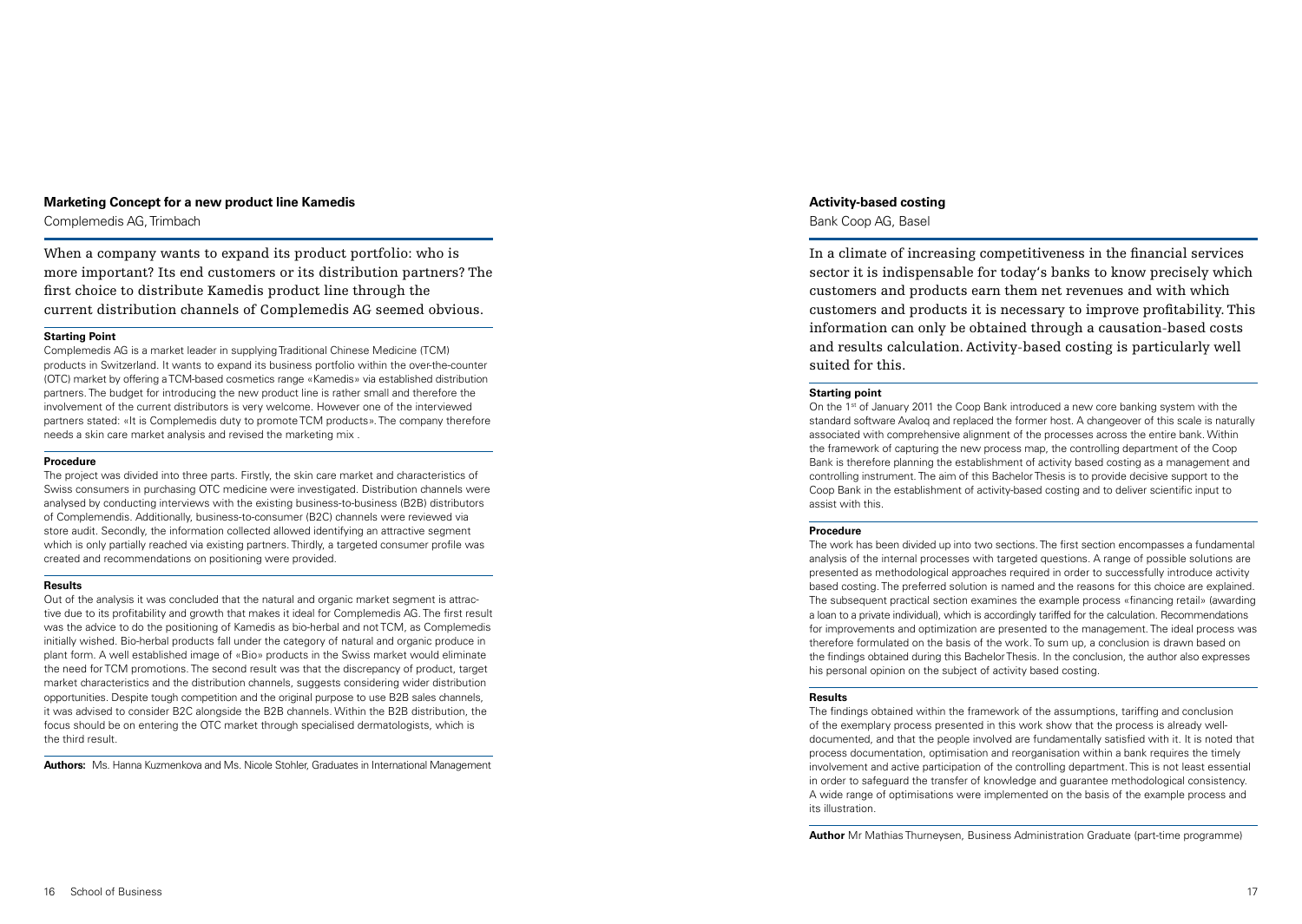## **Contact**







## **Campus Basel**

Fachhochschule Nordwestschweiz Hochschule für Wirtschaft Peter Merian-Strasse 86 CH-4002 Basel Sarah-Louise Richter T +41 61 279 17 82 sarahlouise.richter@fhnw.ch

## **Campus Brugg-Windisch**

University of Applied Sciences and Arts Northwestern Switzerland School of Business Bahnhofstrasse 6 CH-5210 Windisch Prof. Stephan Burkart T +41 56 202 72 62 stephan.burkart@fhnw.ch

## **Campus Olten**

University of Applied Sciences and Arts Northwestern Switzerland School of Business Riggenbachstrasse 16 CH-4600 Olten Felix Strebel T +41 62 957 24 41 felix.strebel@fhnw.ch

**Further information:**  www.fhnw.ch/business/student-projects